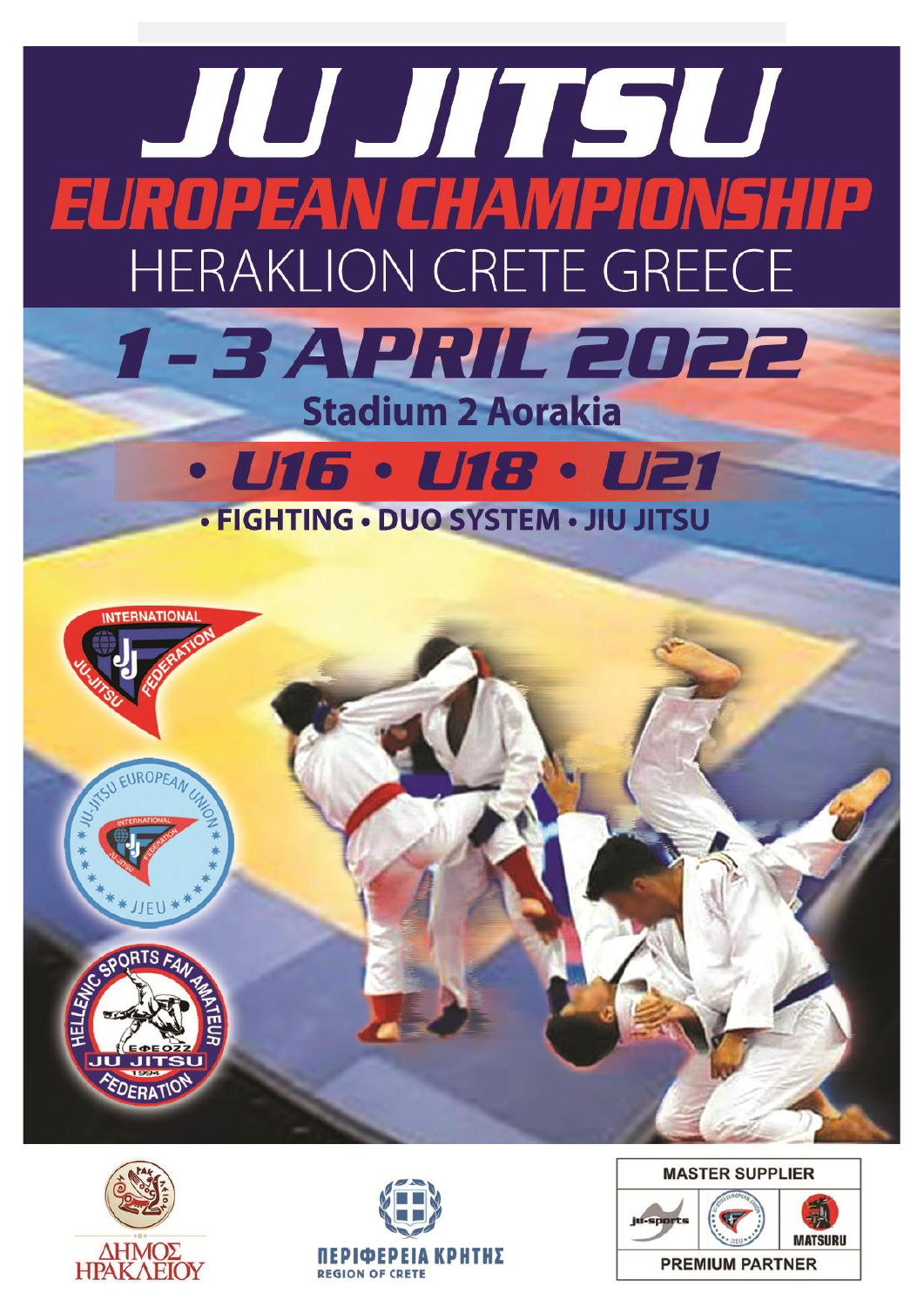## *European Youth Ju-Jitsu Championship -16, -18, -21 YEARS OLD* **Duo, Show, Fighting and Jiu-Jitsu (Ne-Waza)**

*final Outlines version January 28th*

*HRAKLEION – CRETA - GREECE*

*1-2-3 ΑPRIL 2022*







Σελίδα **2** από **19**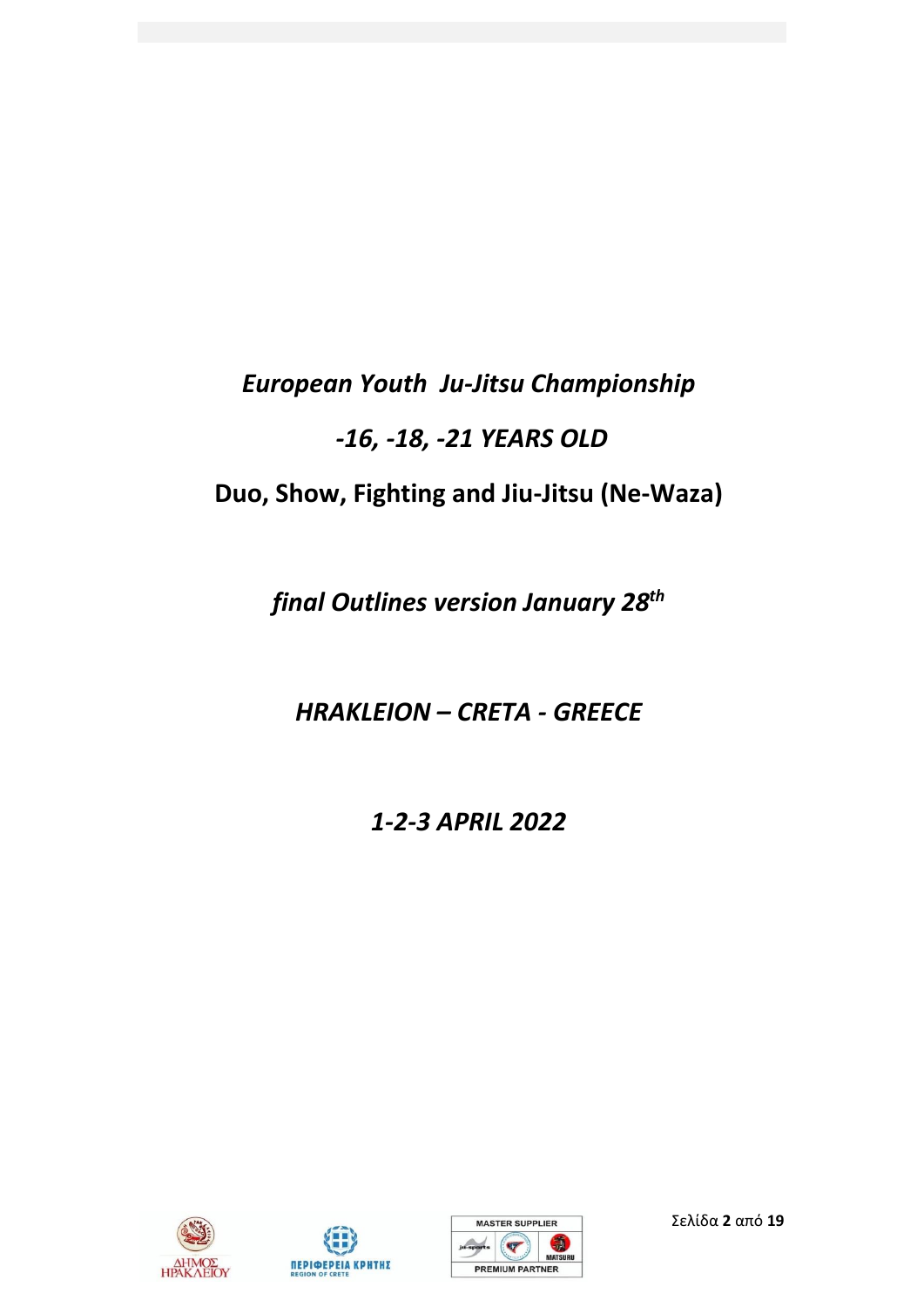#### *CONTENT*

Welcome from the J.J.E.U. president

Welcome from the G.J.J.F president

- 1. JJEU and event Responsibilities
- 2. Organizing Federation
- 3. Venue
- 4. Hotel
- 5. Transports
- 6. Liability
- 7. Registration
- 8. Rules and draw
- 9. Anti-doping Control
- 10. Right to participate-categories
- 11. Judogi and protectors
- 12. Referees
- 13. Dress code ceremonies
- 14. Categories
- 15. Participation fee
- 16. Trophies
- 17. Advertising
- 18. Flags and anthems
- 19. Financial conditions
- 20. Visa
- 21. Appeal committee
- 22. The schedule of the competition

**Appendix 3: Statement about liability** 





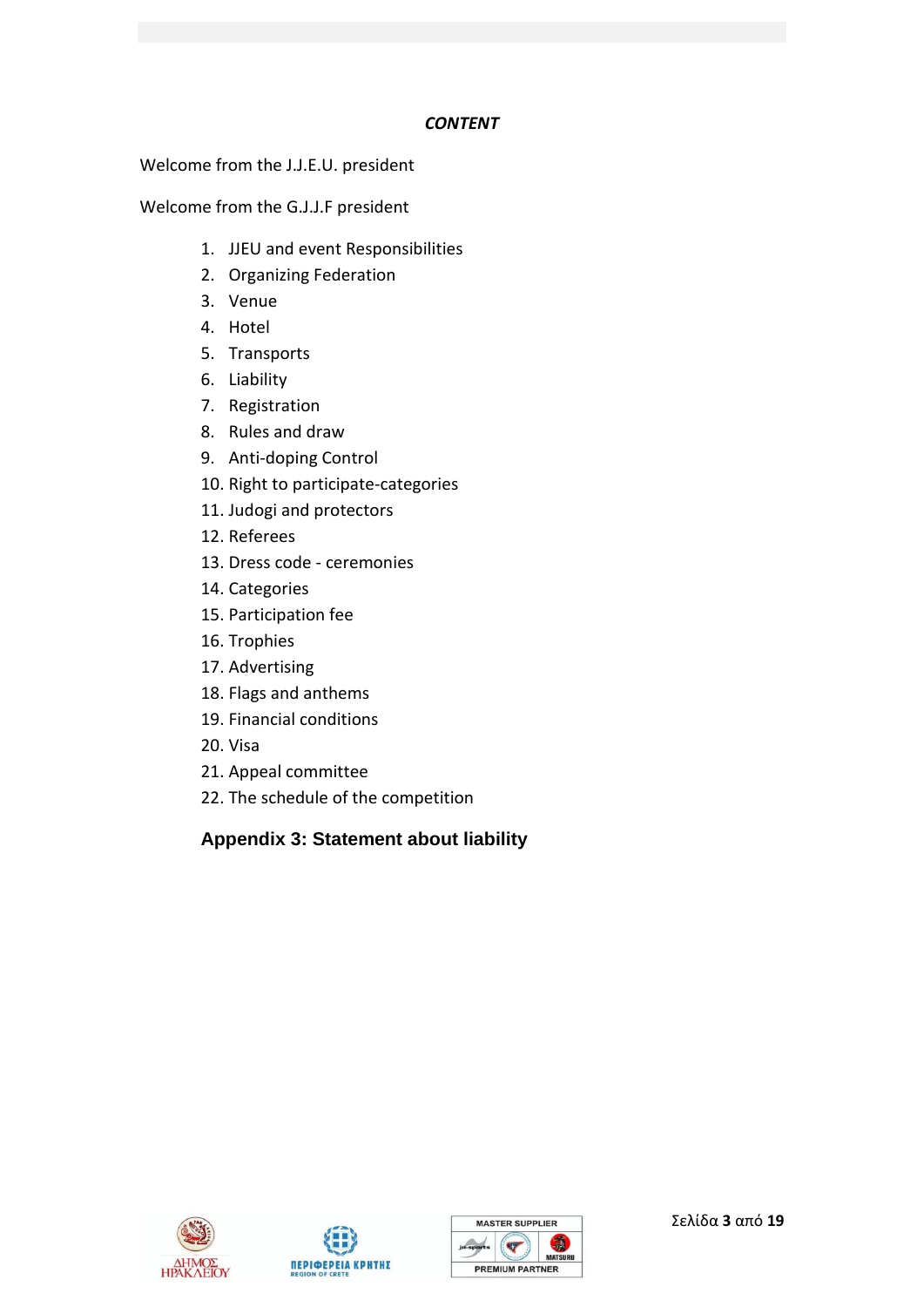*Dear athletes, coaches, referees, dear friends!*

*We are pleased to welcome you to the 2022 European Youth Championship for U16/U18/U21, hosted by the Greece JuJitsu Federation.* 

*Great experiences gained with the organization of EC Youth in 2019 without any strict Covid-19 protocols where for that year way easier for the GJJF to organize this amazing Championship. Now, 2022, we are still in a Sars Covid pandemic, but the last year, 2021, the Greece federation and their local organizers showed us that they are able to run safe events in JuJitsu. Together with the experience gained by the JJEU organization committee, the referee committee and the IT team and with the board of JJEU together the GJJF and JJEU team will do all what is possible to organize again a great and amazing European Championship for youth.*

*We would like to address to you our kind request – please follow safety quidelines and protocols, compete in a safe manner, with respect to each other in the spirit of our legacy and tradition, which on many levels evolved in lasting friendships.*

*Welcome to the JJEU European Championship U16/U18/U21 in Heraklion, Greece.*

*Robert Perc, President JJEU, Vice President JJIF* 









Σελίδα **4** από **19**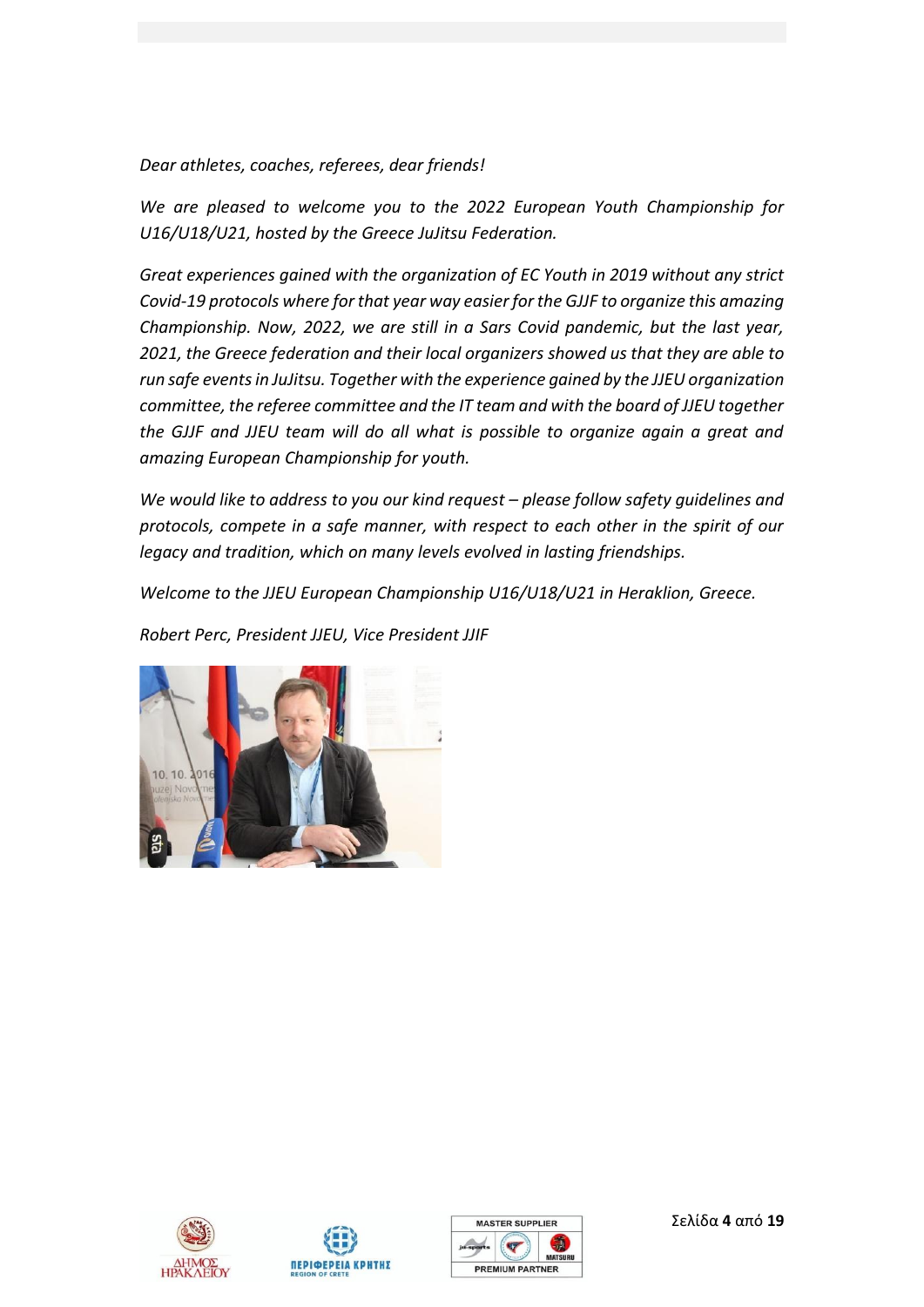*TO ALL JJEU MEMBERS*

*Dear friends,*

*Please find enclosed herewith the first outlines for the*

#### *EUROPEAN YOUTH CHAMPIONSHIPS 2022*

*which will take place in HRAKLEIO , CRETA , GREECE.*

*The city of HRAKLEIO , CRETA is honored to host this prestigious competition in 2022*

*We are confident that the athletes, coaches, referees and supporters will enjoy a great championship, with high technical level, sportsmanship and fun.*

*I wish you all a pleasant experience and a good and successful appearance on the mat for all competitors.*

*We are looking forward to seeing you in HRAKLEIO!*



*Maria Charitopoulou*

*GJJF President*







Σελίδα **5** από **19**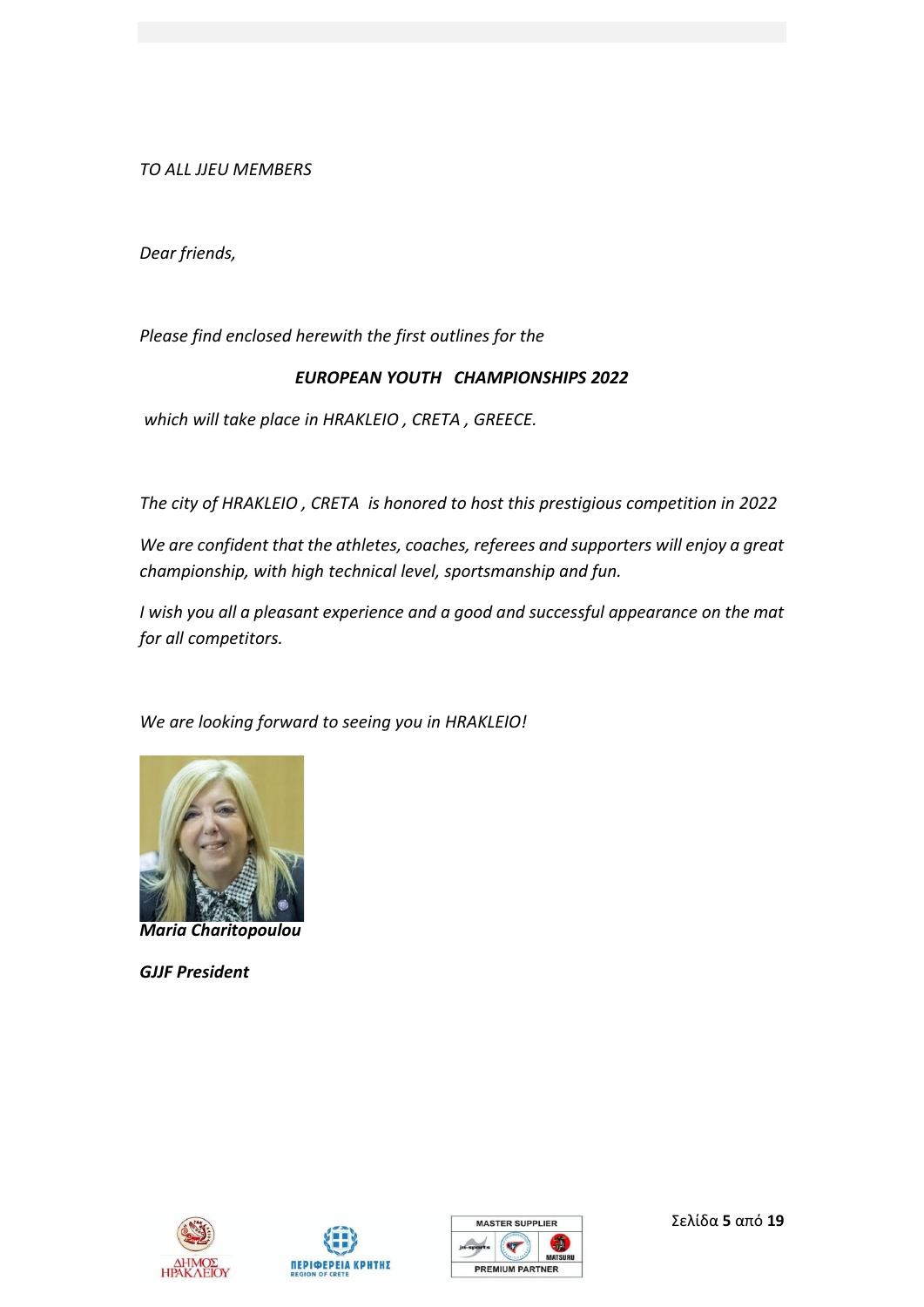#### **1. JJEU and event Responsibilities**

- **Rick FROWYN,**
- **JJEU General Secretary**
- **Galecopperlaan 19, 3437 NA, Nieuwegein, The Netherlands**

**E-mail: [rick.frowyn@jjeu.eu](mailto:rick.frowyn@jjeu.eu) Mobile: +31 623797594** 

**Miss. Jeanette Anderson**

**JJEU Sport Director**

**E-mail: [sport.director@jjeu.eu](mailto:sport.director@jjeu.eu) Mobile: +45 22684448**

**Local Organizer GJJF:**

**Anestis Poulikidis,**

**GJJF General Secretary, JJEU Vice President** 

**Mobile:0030-6936-806924**

**Fax: 0030-210-4172714**

#### **E-mail: [efeozz@yahoo.gr](mailto:efeozz@yahoo.gr)**

**1. Organizing Federation:**

Responsibility for the event goes to

#### **GREEK SPORTS FAN AMATEUR JU-JITSU FEDERATION**

8 Iak. Dragatsi PEIRAEUS , - GREECE

MOBILE PHONE: 0030 6936 806 924 , 0030 6937 404 079

FAX: 0030 210 417 2714

E-mail: [efeozz@yahoo.gr](mailto:efeozz@yahoo.gr)

**For all information concerning the EC – hotel accommodation, transport, arrival, application etc. you may contact:**

**Charitopoulou Maria** - Organization Committee

Mobile:0030-6937-404079

E-mail: [mcharitopoulou@yahoo.gr](mailto:mcharitopoulou@yahoo.gr)







Σελίδα **6** από **19**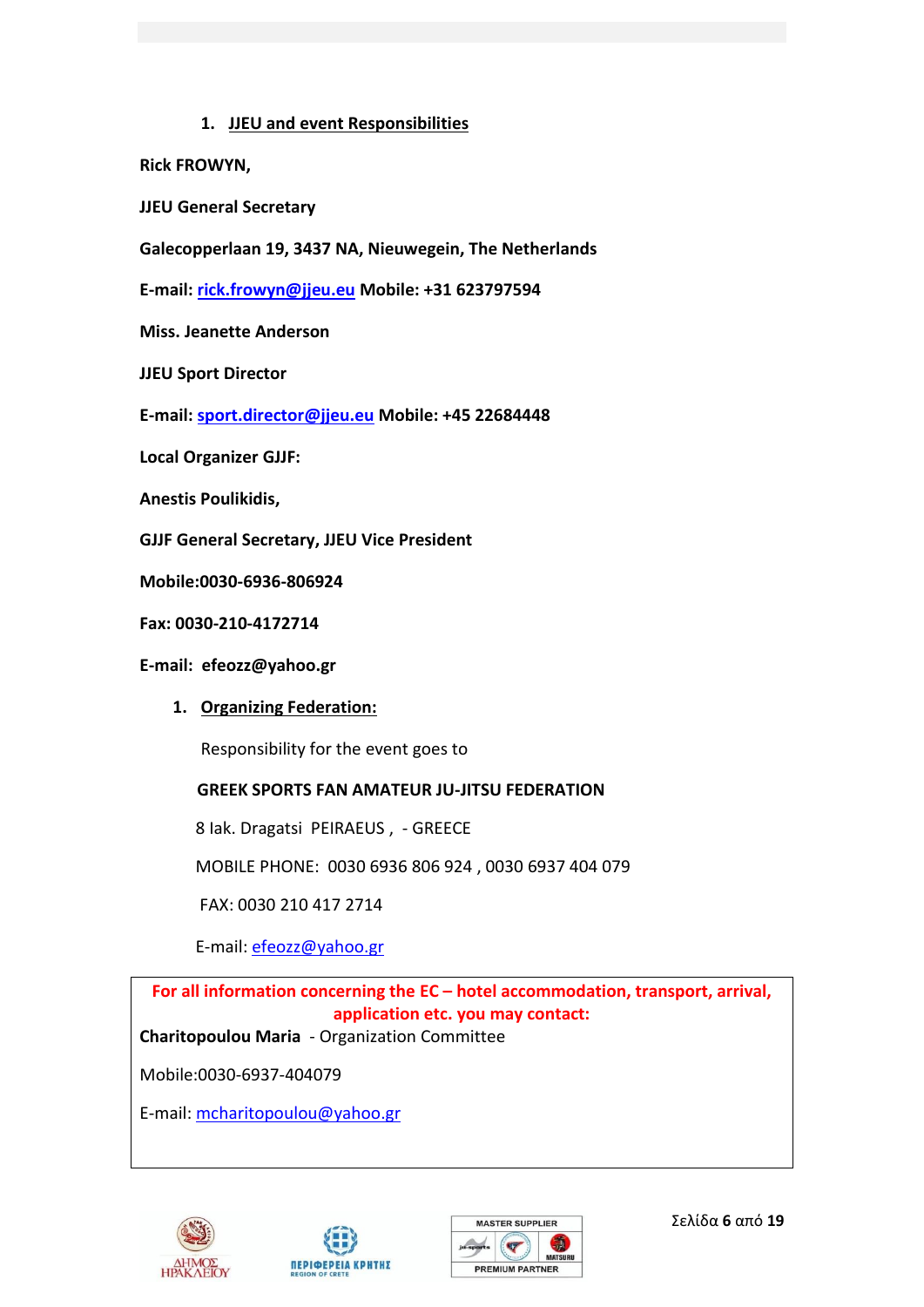**2. Venue:**

#### *HRAKLION ARENA (SPORT HALL 2 AORAKIA)*

IDUSTRIAL AREA HRAKLION , CRETA, GREECE

 **Website:**

<https://www.cretelife.gr/sports/heraklion/nea.../iraklio-indoor-sports-stadium>

#### **The official hotel is:**

 **5 \*\*\*\*\* star – GOUVES WATER PARK HOLIDAY RESORT Gouves Hersonissos, Crete - Greece 70014**

WEB-SITE: <https://www.gouvespark.gr/>

The organizer is providing one official hotel for all delegations, in order to facilitate the meetings, the registration and weigh in for all athletes, as well as reasonable package prices for all participants.

All official meetings will take place in the main official hotel.

We cannot and will not accept booking in other hotels than the hotels offered by GREEK JU-JITSU Federation due to the Covid-19 regulations of the Country

#### **Packs delegations**

#### **PER PERSON/PER NIGHT**

 SINGLE ROOM FB 120 euro DOUBLE ROOM FB 95 euro TRIPLE ROOM FB 95 euro

**We ask from all the national federations to book triple rooms for the 30% of all the delegation.**

These prices include

- 1 night for 1 person
- The transportation airport-hotel and hotel-airport.
- The transportation hotel-sport hall and sport hall-hotel.
- All breakfasts from the day after your check-in.
- All dinners from the night booked
- Lunch pack in the sport hall of the competition days
- The lunch pack is only for the days of the competition in the sport hall.







Σελίδα **7** από **19**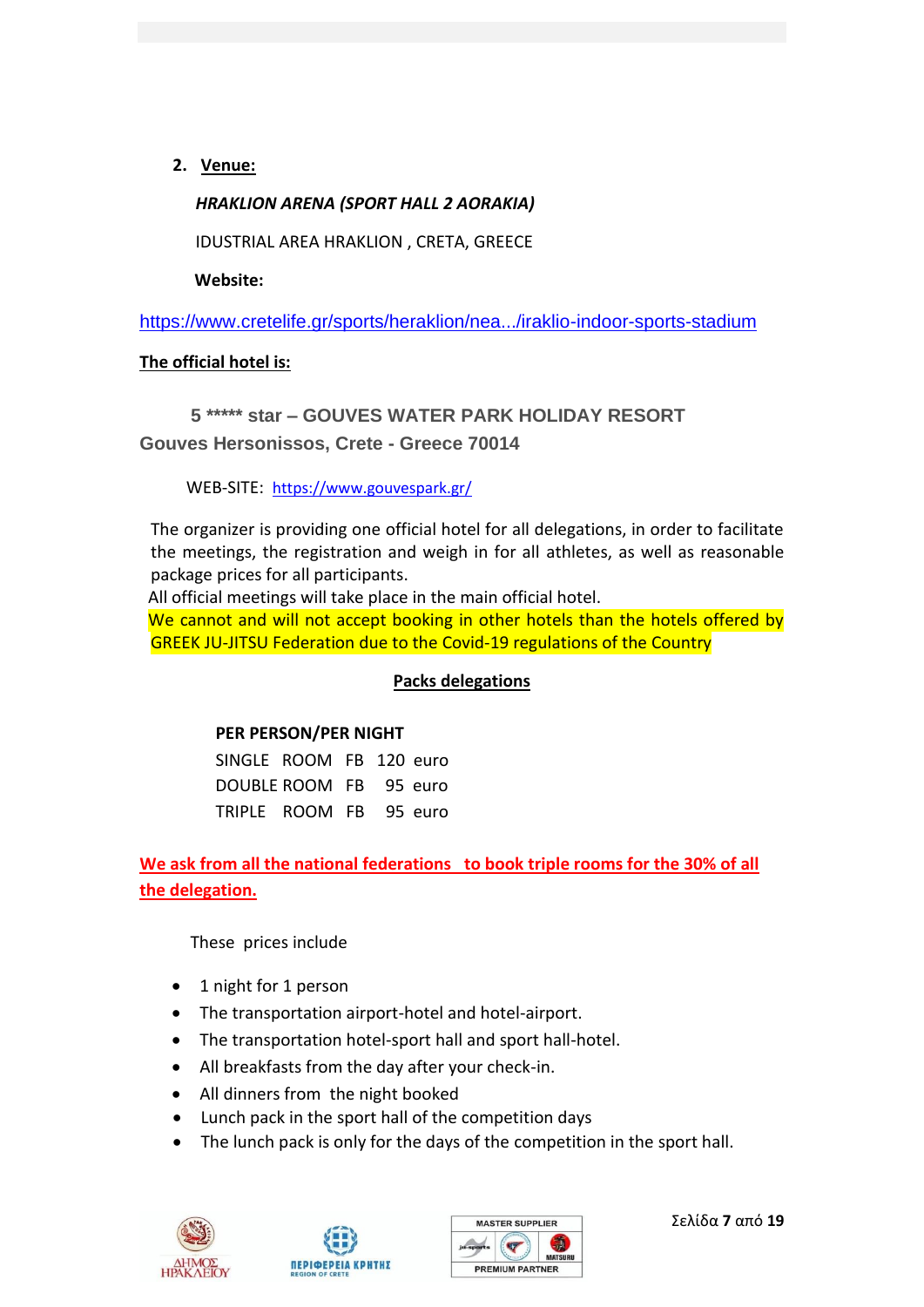- Free wi-fi internet 24mbps
- All the rooms with A/C
- Satellite TV
- Check-in time 14.00
- Check out time 12.00 **HOTEL RESERVATIONS CAN ONLY BE MADE THROUGH THE ORGANIZER ON THE RULE OF "FIRST COME FIRST SERVED"**

In case a team decides not to use the proposed official hotel, the organizing committee will charge the team with 100 euro per person for the organizing cost related to the competition. We CAN NOT accept stays in another hotel then the official one.

• **Gala party will take place Sunday night at the OFFICIAL hotel, upon prior registration, for a fee of 15 euro/person (includes 1 non-alcohol drink).**

#### **3. Transports:**

The OC has arranged transport from ""
international
airport
of HRAKLEIO CRETA to the official hotel, for all the participants, who are placed in the official hotel and finally back to the airport.

Please contact the organizers concerning arrivals and provide them with exact information about your arrival and departure (means of transport, time and date of arrival, flight number etc.), so they can organize everything on time.

#### **4. Liability:**

- The organizers of the event (or any of its officials or members ) will not be liable or responsible for any personal injury.
- Coaches and team leaders are responsible to make sure that all participants are physically fit, prepared and capable to cope with the tournament. We strongly recommend proper medical and accident insurance.
- All competitors must carry a legal passport of their respective nation. Medical certificate is needed, not older than 12 months , certifying their fitness for competition.
- Competitors compete at their own risk.





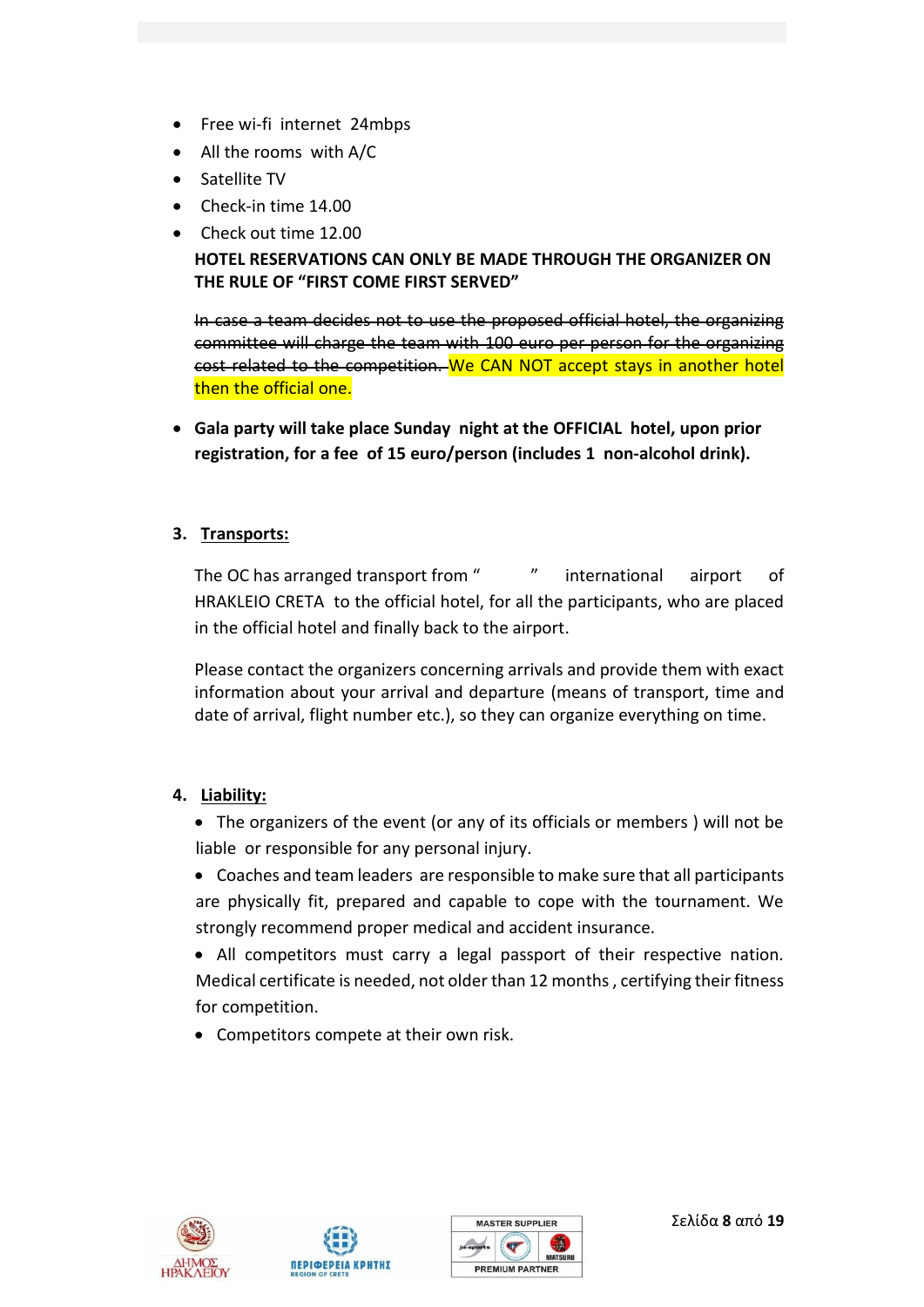#### **5. Registration to the event:**

Registration to the event **up to MARCH 18, 2022** 

Via the online platform SportsID : [\(https://www.sportdata.org/\)](https://www.sportdata.org/ju-jitsu/set-online/veranstaltung_info_main.php?active_menu=calendar&vernr=312#a_eventheadend).

Platform opens at March 1<sup>ST</sup> 2022

Accommodation for your team **up to MARCH 18, 2022** 

Please provide exact time of arrival/departure, in order to organize suitable transport and prepare **: up to MARCH 18, 2022** 

TO:

#### **Charitopoulou Maria**

e-mail [efeozz@yahoo.gr](mailto:efeozz@yahoo.gr) . Mobile: +30-6937-404079

#### **Please use the attached Excel sheet.**

#### **6. Rules and draw:**

- JJIF competition rules , Organization and Sporting code of JJIF.
- We make an appeal to all participants to respect the fair-play and JJIF book of Ethics
- Competition organized by table with all participants getting a second chance.
- Computer program approved by JJIF.
- Draw will be made by responsible official from the national federation, together with IT specialist.
- The draw will be made on Thursday  $(31<sup>th</sup>$  March 2022) for all the dates and will be final.
- If a competitor has not the correct weight during the official weigh in or the birth dates are not correct, he/she will stay in a pool/table but will automatically loose the match. No change will be made to the draw and no refund will be given because of not fulfilling the conditions for participating while already registered. **THERE WILL BE NO SECOND DRAW.**
- General mistakes discovered at the draw can be corrected by JJEU officials (such as wrong names, persons with similar names put in wrong category etc.)





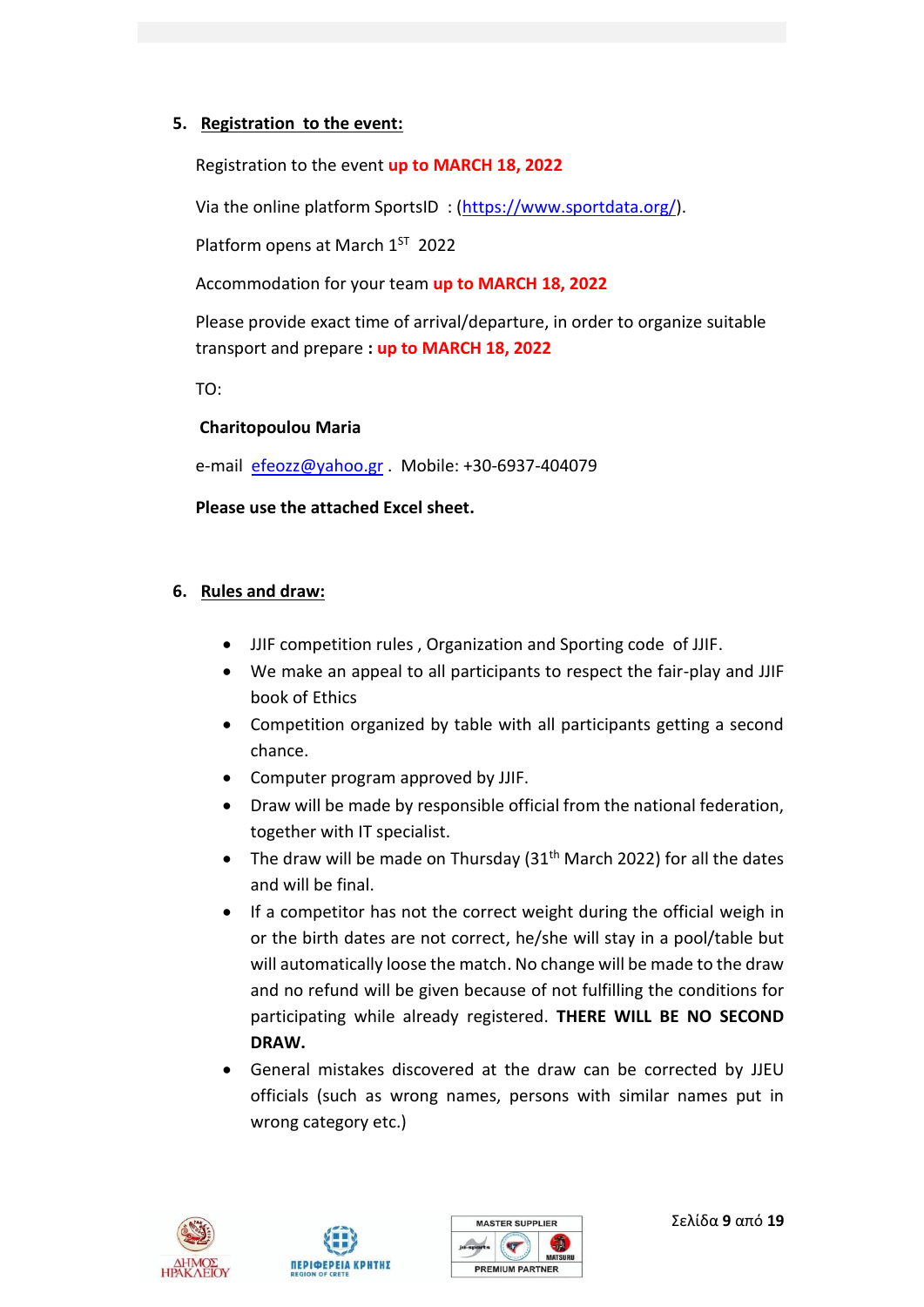#### **7. Anti-doping Control**

All members should make their competitors aware that there could be a doping control for several athletes.

**If you have entered in the Championship and are taking any medication or plan to take any medication, please check with your doctor whether your medication contains any substances on WADA's 2022 Prohibited List (**  [https://www.wada-ama.org/en/resources/world-anti-doping-program/prohibited-list](https://www.wada-ama.org/en/resources/world-anti-doping-program/prohibited-list-documents)[documents](https://www.wada-ama.org/en/resources/world-anti-doping-program/prohibited-list-documents) **)** 

**You will need a Therapeutic Use Exemption (TUE), if it does. JJIF automatically recognizes all TUEs issued by National Anti-Doping Agency (NADAs), so please contact your NADA if you need a TUE and do not already have one.** 

**If you have any difficulty in applying for a TUE through your NADA or there is no NADO in your country, please contact the JJIF TUE Committee Director, Mr. Paco Luis Gomez (pacoluisgomez@gmail.com)**

#### **8. Right to participate and categories :**

Athletes must be presented and registered by their National Federation. Following 2011 JJIF TC and GA decision: max 2 persons per category are allowed.

All competitors must have a legal National passport or ID card and a sports passport of their nation.

Medical certificate is required, not older than 12 months, certifying their ability to compete.

Competitors that will reach the proper age in the present year (from 1/1 to 12/31) have the right to participate in the designated category (valid for all systems.

#### **CATEGORIES**

#### **U16 (YEAR OF BIRTH 2007-2008)**

#### **U18 (YEAR OF BIRTH 2005-2006)**

#### **U21 (YEAR OF BIRTH 2002-2003-2004)**

The age is considered according to the year of birth, not the actual birth date of the competitor.

The athletes of U16 category cannot compete in higher age category – goes for fighting, duo and JiuJitsu system







Σελίδα **10** από **19**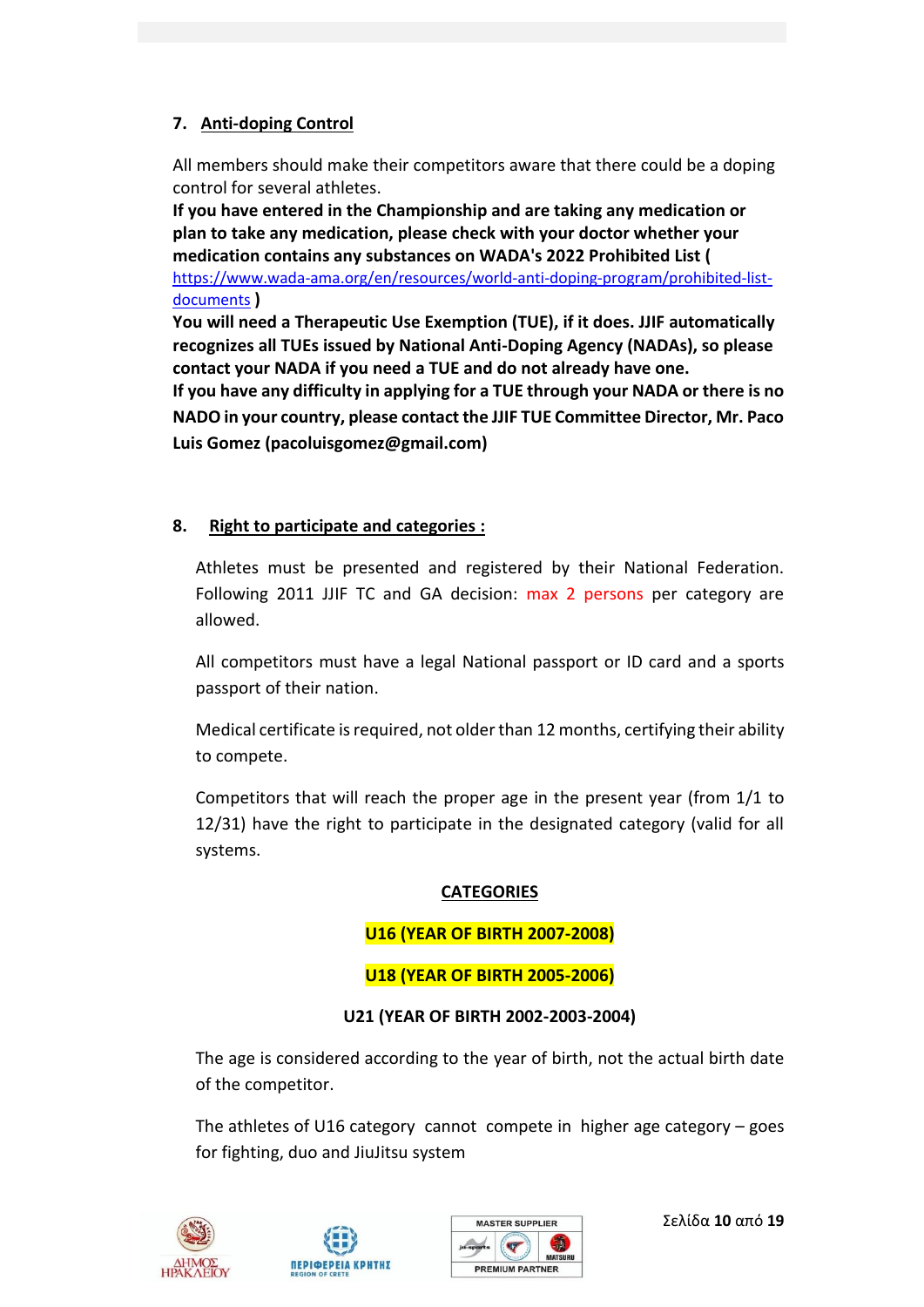The athletes of U18 category can compete in higher age category – goes for fighting, duo and JiuJitsu system

If a competitor participates in the Duo system, he is allowed to be part of a mix couple and of a couple of his/her gender on the same tournament.

#### **9. Judogi and protectors**

All competitors must have and use judogi according with the JJIF rules for official competitions. Participants must bring their judogi to registration in order to have the competition logo showed on.

Soft hand and foot protections, belts in proper color, mouthpiece and jockstrap are strongly recommended; chest protectors for female competitors are strongly recommended.

#### **10. Referees :**

For the upcoming European Championship, JJEU and GJJV will be able to provide some compensation to the selected referees in terms of travel and accommodation.

The JJEU Board and JJEU Referee Directors are entrusted with the task to select the qualified referees for the event for each discipline at this event.

Referees should attend the briefing meeting on **Thursday (31th MARCH 2022)** afternoon. Referee MUST attend the whole competition at the event.

Neither the organizing committee nor the JJEU will be responsible for not respecting this obligation. However, if there won't be enough referees for the competition to take place in good conditions, JJEU Referee Committee may decide to complement the pool of referees with national referees of the organizing federation.

#### **11. Dress code - ceremonies:**

Coaches accompanying the athletes to the tatami will wear the national team track suit with sports shoes (closed). For the finals, formal clothes (with jacket) are recommended.

Athletes on the podium will wear the white competition gi. It is strictly forbidden for competitors on the podium to bring national flags or the similar identification other than the one represented in the regular manner on their







Σελίδα **11** από **19**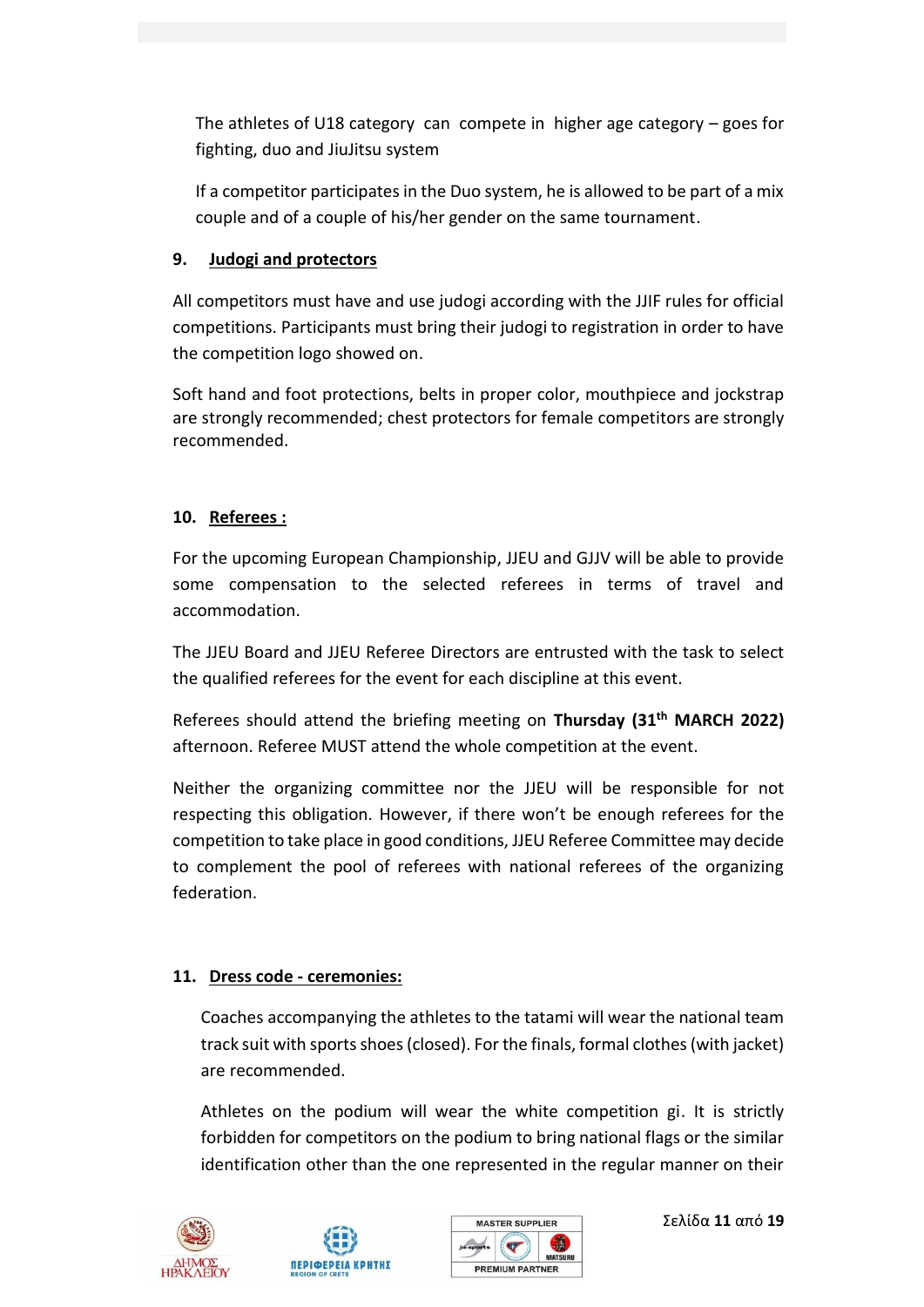equipment. Any demonstration of religious, political, personal or commercial sign is prohibited and so is wearing a cap or any other head cover.

The competitors will stand behind the podium according to the following order 2,1,3,3. Every competitor who has won a metal has to attend the ceremony to receive their metal in person.

### **12. Categories:**

#### **FIGHTING SYSTEM**

| U21             | U21             | U18             | U18             | U16             | U16             |
|-----------------|-----------------|-----------------|-----------------|-----------------|-----------------|
| <b>MEN</b>      | <b>WOMEN</b>    | <b>MEN</b>      | <b>WOMEN</b>    | <b>MEN</b>      | WOMEN           |
| 2002-2003-      | 2002-2003-      | 2005-2006       | 2005-2006       | 2007-2008       | 2007-2008       |
| 2004            | 2004            |                 |                 |                 |                 |
|                 |                 | <b>YEARS OF</b> | <b>YEARS OF</b> | <b>YEARS OF</b> | <b>YEARS OF</b> |
| <b>YEARS OF</b> | <b>YEARS OF</b> | <b>BIRTH</b>    | <b>BIRTH</b>    | <b>BIRTH</b>    | <b>BIRTH</b>    |
| <b>BIRTH</b>    | <b>BIRTH</b>    |                 |                 |                 |                 |
| -56 KGR         | -45 KGR         | -46 KGR         | -40 KGR         | -38 KGR         | -32 KGR         |
| $-62$ KGR       | -48 KGR         | -50 KGR         | -44 KGR         | -42 KGR         | -36 KGR         |
| -69 KGR         | -52 KGR         | -55 KGR         | -48 KGR         | -46 KGR         | -40 KGR         |
| -77 KGR         | -57 KGR         | -60 KGR         | -52 KGR         | -50 KGR         | -44 KGR         |
| -85 KGR         | -63 KGR         | -66 KGR         | -57 KGR         | -55 KGR         | -48 KGR         |
| -94 KGR         | -70 KGR         | -73 KGR         | -63 KGR         | -60 KGR         | -52 KGR         |
| +94 KGR         | +70 KGR         | -81 KGR         | -70 KGR         | -66 KGR         | -57 KGR         |
|                 |                 | +81 KGR         | +70 KGR         | -73 KGR         | -63 KGR         |
|                 |                 |                 |                 | +73 KGR         | +63 KGR         |

#### **DUO SYSTEM**

- **U16 : MEN, WOMEN, MIX**
- **U18 : MEN, WOMEN, MIX**
- **U21 : MEN, WOMEN, MIX**

#### **SHOW SYSTEM**

- **U16 : MEN, WOMEN, MIX**
- **U18 : MEN, WOMEN, MIX**
- **U21 : MEN, WOMEN, MIX**

#### **JIU-JITSU SYSTEM**

| I 194<br>UZI | 171<br>VZI | <b>110</b><br>ס⊥י | <b>140</b><br>┚┸О | U16 | 11 A C<br>JTD |
|--------------|------------|-------------------|-------------------|-----|---------------|
|--------------|------------|-------------------|-------------------|-----|---------------|







Σελίδα **12** από **19**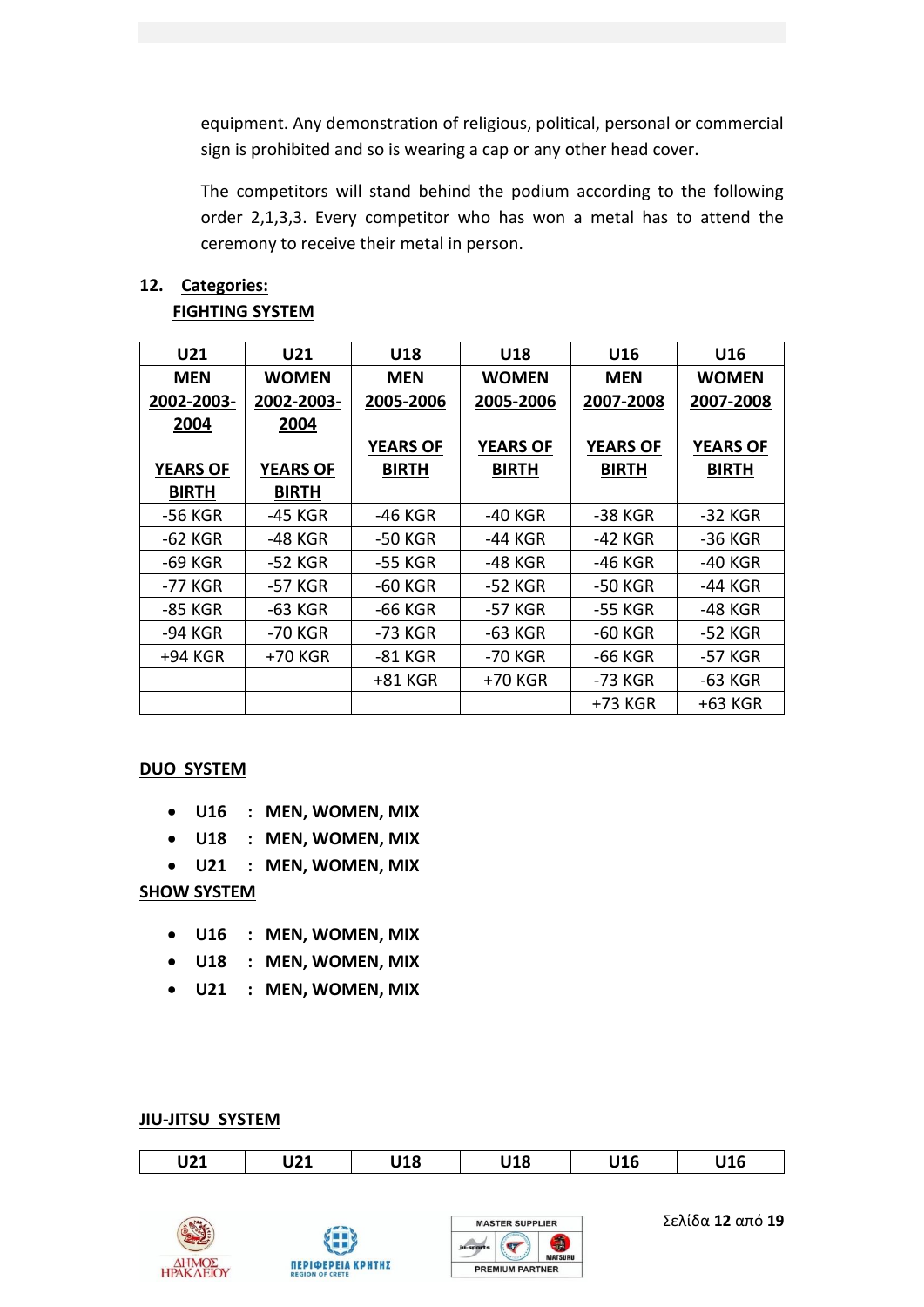| <b>MEN</b>      | <b>WOMEN</b>    | <b>MEN</b>      | <b>WOMEN</b>    | <b>MEN</b>      | <b>WOMEN</b>    |
|-----------------|-----------------|-----------------|-----------------|-----------------|-----------------|
| 2002-2003-      | 2002-2003-      | 2005-2006       | 2005-2006       | 2007-2008       | 2007-2008       |
| 2004            | 2004            |                 |                 |                 |                 |
|                 |                 | <b>YEARS OF</b> | <b>YEARS OF</b> | <b>YEARS OF</b> | <b>YEARS OF</b> |
| <b>YEARS OF</b> | <b>YEARS OF</b> | <b>BIRTH</b>    | <b>BIRTH</b>    | <b>BIRTH</b>    | BIRTH           |
| <b>BIRTH</b>    | <b>BIRTH</b>    |                 |                 |                 |                 |
| -56 KGR         | -45 KGR         | -46 KGR         | -40 KGR         | -38 KGR         | -32 KGR         |
| -62 KGR         | -48 KGR         | -50 KGR         | -44 KGR         | -42 KGR         | -36 KGR         |
| -69 KGR         | -52 KGR         | -55 KGR         | -48 KGR         | -46 KGR         | -40 KGR         |
| -77 KGR         | -57 KGR         | -60 KGR         | -52 KGR         | -50 KGR         | -44 KGR         |
| -85 KGR         | -63 KGR         | -66 KGR         | -57 KGR         | -55 KGR         | -48 KGR         |
| -94 KGR         | -70 KGR         | -73 KGR         | -63 KGR         | -60 KGR         | -52 KGR         |
| +94 KGR         | +70 KGR         | -81 KGR         | -70 KGR         | -66 KGR         | -57 KGR         |
|                 |                 | +81 KGR         | +70 KGR         | -73 KGR         | -63 KGR         |
|                 |                 |                 |                 | +73 KGR         | +63 KGR         |

#### **13. Participation Fee:**

#### **150 Euro per fighter**

#### **150 Euro per duo couple**

(fee contains: € 60 competition fee, € 70 referee fee, € 10 Sars Covid Quick test fee and € 10 Anti-doping control fee)

#### **14. Trophies:**

- The first three competitors in each category will receive medals.
- At the end of the competition there will be a trophy for the 3 best countries.
- Certificate for the participation and the position for all the competitors.
- Fair play trophy in men and women category (on proposals of referees and national coaches of the event)
- Special trophies.

#### **15. Advertising**







Σελίδα **13** από **19**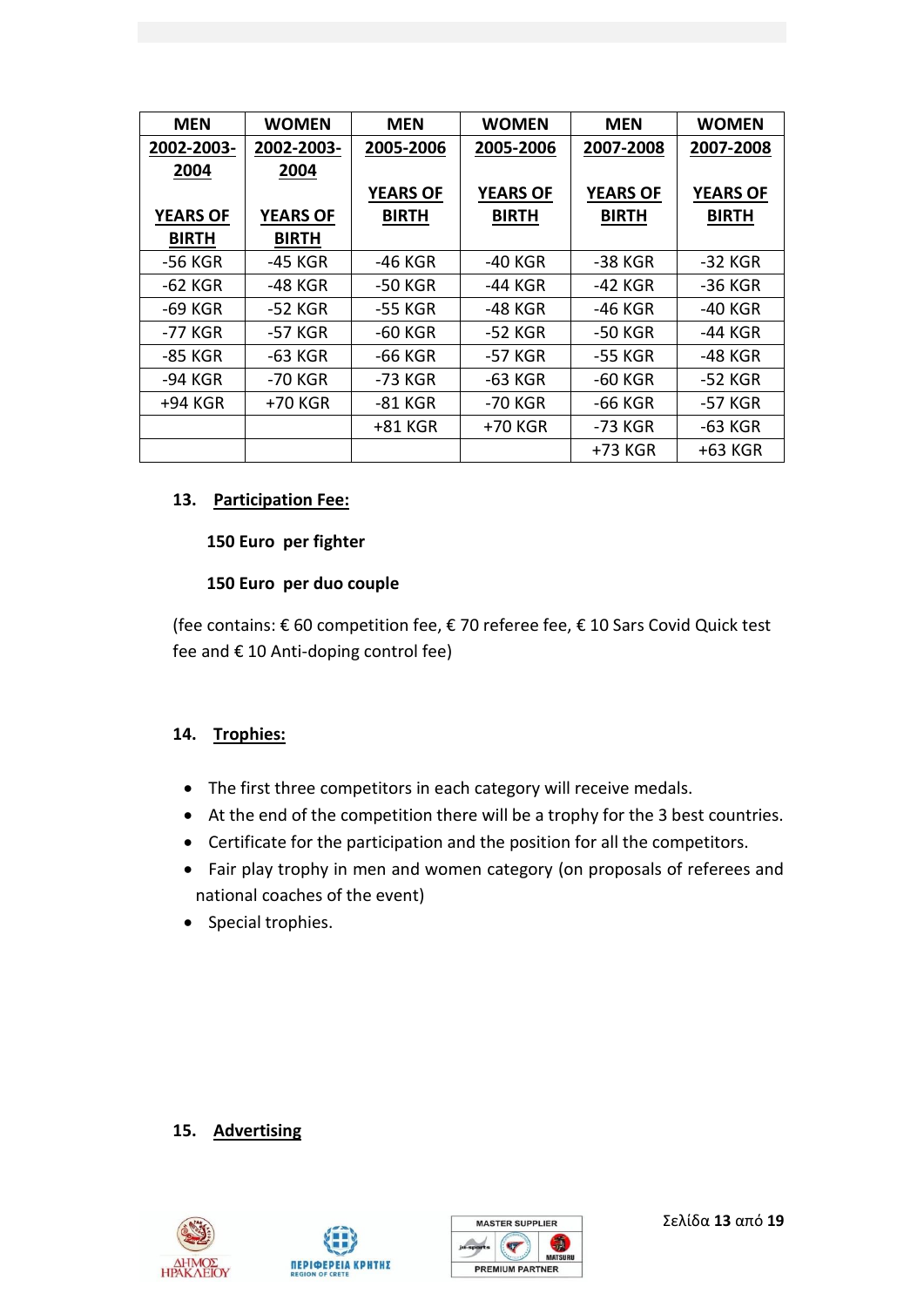Please observe the regulations of the JJIF as far as advertising on the judogi is concerned. Please note that during the championship no numbers on the back of the judogi are allowed unless specified by the organizer.

#### **16. Flags and Anthems**

**Don't forget** to check the flag and anthem of your country with the organizer when you arrive. We suggest that you bring with you your national anthem (short version) to avoid any possible problem.

#### **17. Financial conditions**

The organization has made the effort so that if any of the competitors would like to arrive a day before or stay a day longer, the payment per extra day per room will be under the same conditions.

Travel expenses and organization are the responsibility of the participating countries.

The cost of the accommodation and the participation must be paid by each federation to the organizer.

#### **PAYMENT MUST BE DONE BY BANK TRANSER UP TO MARCH 18th 2022 to:**

| <b>OWNER:</b>            | <b>GREEK SPORT FAN AMATEUR JU-JITSU FEDERATION</b> |
|--------------------------|----------------------------------------------------|
| NAME OF BANK: ALPHA BANK |                                                    |
| <b>BRANCH:</b>           | <b>PASALIMANI PEIRAEUS</b>                         |
| IBAN:                    | GR66 0140 1470 1470 0200 2005 593                  |
| SWIFT (BIC):             | <b>CRBAGRAA</b>                                    |

Please make reference with "booking (your country) **ECH ,U16,U18,U21 2022"** 

An extra fee of **10 €** per person is required for payments made after **MARCH 18th 2022**. No refunds for participants not attending the event will be made.

Transfer/payment receipt has to be shown at registration. Please note that all financial obligations must be fulfilled before the registration.

**18. Visa**







Σελίδα **14** από **19**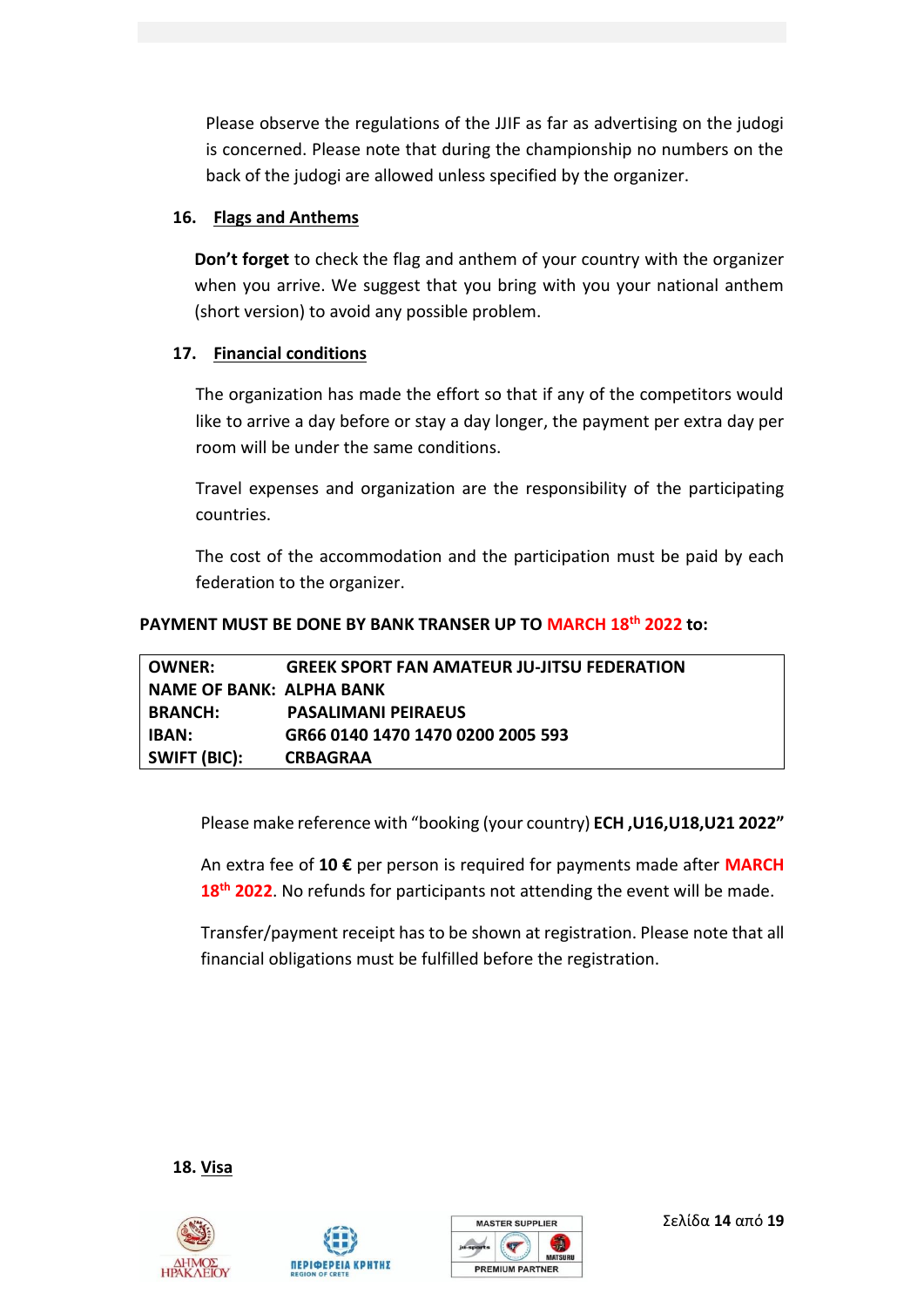The Organizer is happy to help any country with obtaining visa for athletes and officials. For nations, who need VISA to enter Greece, please send the Organizer as soon as possible (latest FEBRUARY 15, 2022) a list of participants with full names, passport numbers, date of birth and positions.

Complete visa applications should be sent to  $efeczz@yahoo.gr$ .

#### 19. **Appeal Committee of the Event**

The Appeal Committee of the event is composed of 3 persons (1 from the local organizing committee), appointed by the JJEU Board.

Any member of the Appeal Committee is to be excluded from making any decisions if the participant involved is from the same country. An appeal fee of 200 EUR must be paid to the JJEU Treasurer before the appeal is filed (this amount will be returned if appeal is successful). Appeal must be filed immediately after the situation occurs (a verbal announcement and filed on paper) so the organizer may halt the competition to prevent appealed situation to continue. The decision of the Appeal Committee is final.

#### **20. Schedule of the Competition:**

#### **THURSDAY MARCH 31 2022**

- **Morning: Arrival of delegations to the official hotel**
- **12:00 - 18:00 - Registration of delegations at the Official Hotel, payment of**

#### **outstanding amounts**

- **17:00 - 18:00 - Weigh in for the Friday categories.**
- **18:00 - 19:30 – Referee meeting**
- **19:30 - 21:30 Dinner**
- **21:30 - 22:00 - Official draw for all competition days**

#### **FRIDAY APRIL 1, 2022**







Σελίδα **15** από **19**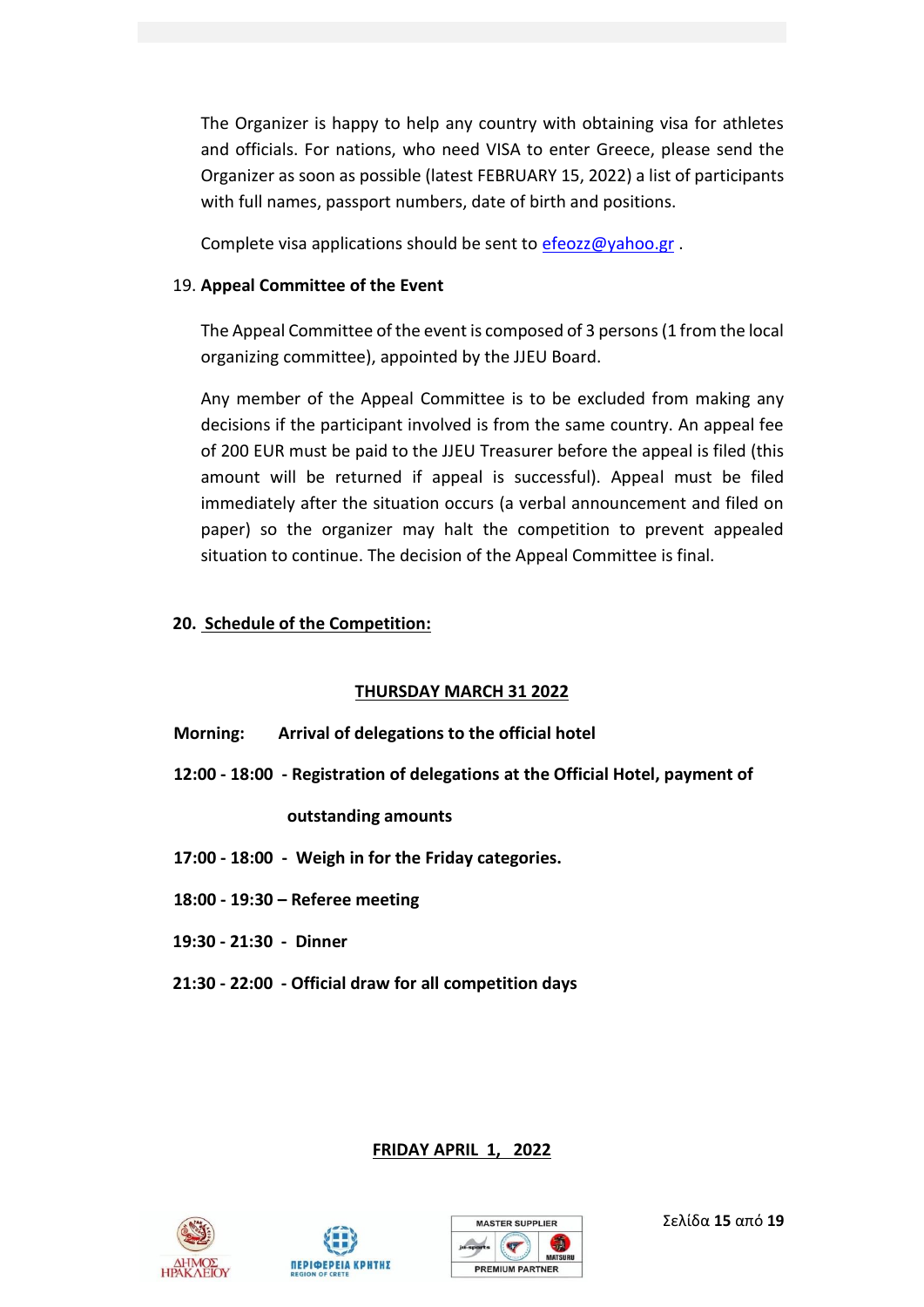**07.00-08.00 - Breakfast in the hotel**

 **08.00-08.30 - Transport to sport hall** 

 **08:30-09:00 - Referee meeting in sport hall** 

 **09.00 - Start of competition with the next categories:** 

| <b>FIGHTING</b>         |           | <b>DUO/SHOW</b>       |                | <b>JIU-JITSU</b>     |           |          |                      |
|-------------------------|-----------|-----------------------|----------------|----------------------|-----------|----------|----------------------|
| $U18$ men               | $U18$ men | U <sub>16</sub> girls | Duo U18 women  | Duo U21 men          | U16 boys  | U16 boys | U <sub>16</sub> boys |
|                         |           |                       | Duo U21 women  | <b>Show U16 boys</b> |           |          |                      |
|                         |           |                       | Show U18 women | Show U21 men         | U18 women |          |                      |
|                         |           |                       | Show U21 women | Duo U16 boys         |           |          |                      |
|                         |           |                       |                |                      |           |          |                      |
| Semi-finals and finals. |           |                       |                |                      |           |          |                      |

- **12.00-13.00 Distribution of lunch pack**
- **14.00 -15.00 Official weigh in for Saturday Categories**
- **16.00 -20.30 Semifinals and finals**
- **20.30 -22.00 Dinner**

#### **SATURDAY APRIL 2, 2022**

- **07.00-08.00 - Breakfast in the hotel**
- **08.00-08.30 Transport to sport hall**

 **09.00 - Start of competition**

| <b>FIGHTING</b>         |                      |          | <b>DUO/SHOW</b> |              | <b>JIU-JITSU</b> |             |           |
|-------------------------|----------------------|----------|-----------------|--------------|------------------|-------------|-----------|
| U18 women               | U <sub>16</sub> boys | U16 boys | Duo U16 girls   | Duo U18 men  | $U18$ men        | $U16$ girls | $U21$ men |
|                         |                      |          | Duo U16 mixed   | Show U18 men |                  |             |           |
|                         |                      |          | Show U16 girls  | Show U16 men |                  |             |           |
| <b>Opening ceremony</b> |                      |          |                 |              |                  |             |           |
| Semi-finals and finals. |                      |          |                 |              |                  |             |           |

**12.00-13.00 Distribution of lunch pack**

 **13.00- 14.00 OPENING CEREMONY**

- **13.30 -14.30 Official weigh in for Sunday Categories**
- **16.00 -20.30 Semifinals and finals**
- **20.30 -22.00 Dinner**







Σελίδα **16** από **19**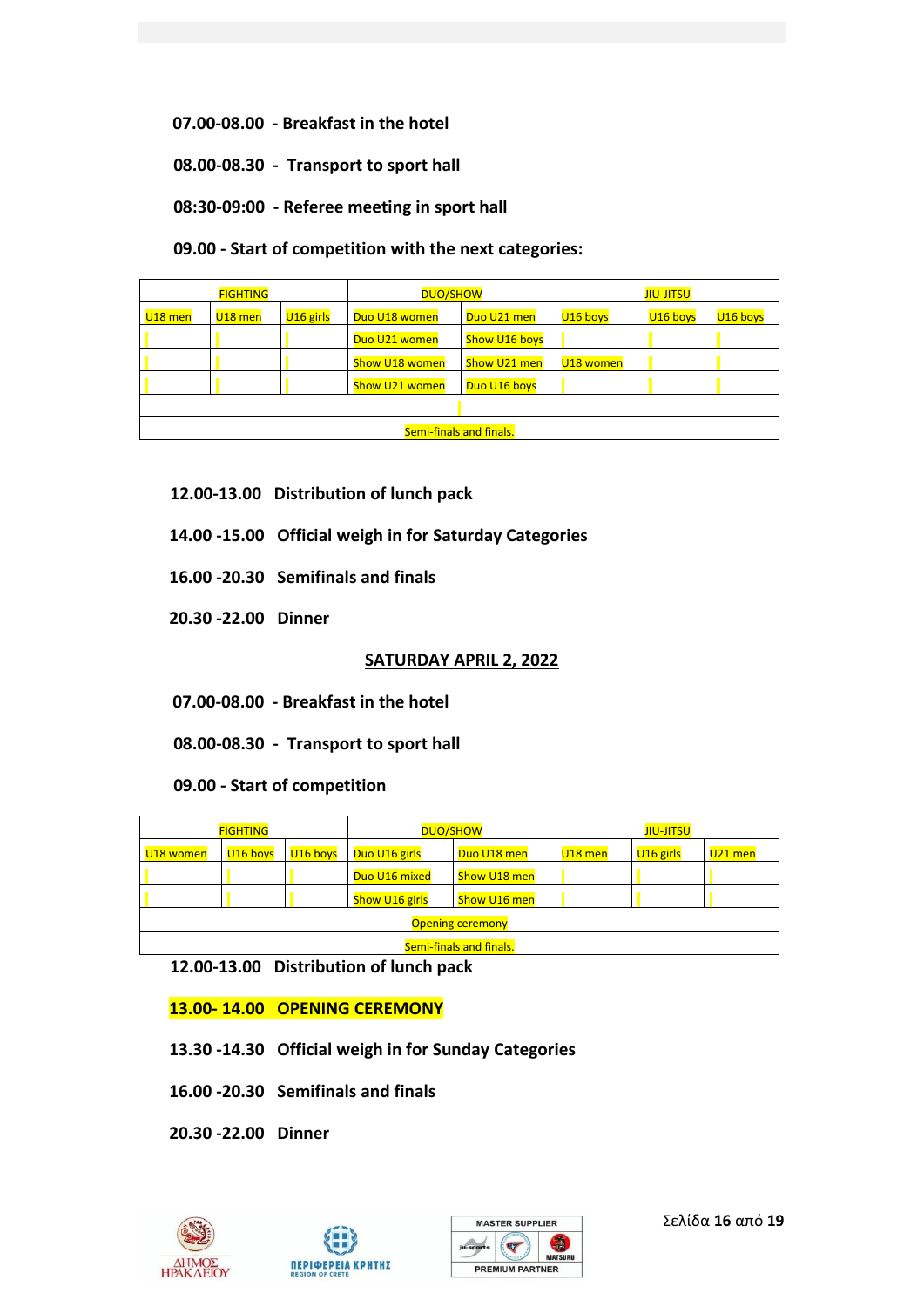#### **SUNDAY APRIL 3, 2022**

**07.00-08.00 - Breakfast in the hotel**

 **08.00-08.30 - Transport to sport hall** 

 **09.00 - Start of competition**

| <b>FIGHTING</b>         |           | <b>DUO/SHOW</b> |                | <b>JIU-JITSU</b>      |           |           |           |
|-------------------------|-----------|-----------------|----------------|-----------------------|-----------|-----------|-----------|
| $U21$ men               | $U21$ men | $U21$ men       | Duo U21 mixed  | Duo U18 mixed         | U21 women | U21 women | U21 women |
| U21 women               |           |                 | Show U21 mixed | <b>Show U18 mixed</b> |           |           |           |
|                         |           |                 |                | Show U16 mixed        |           |           |           |
|                         |           |                 |                |                       |           |           |           |
| Semi-finals and finals. |           |                 |                |                       |           |           |           |

 **12.00-13.00 Distribution of lunch pack**

 **16.00 -20.30 Semifinals and finals** 

 **21.30 -02.00 GALA PARTY**

#### **MONDAY APRIL 4, 2022**

 **09.00- later Departures of delegations** 

**Covid rules and regulations in this particular event**







Σελίδα **17** από **19**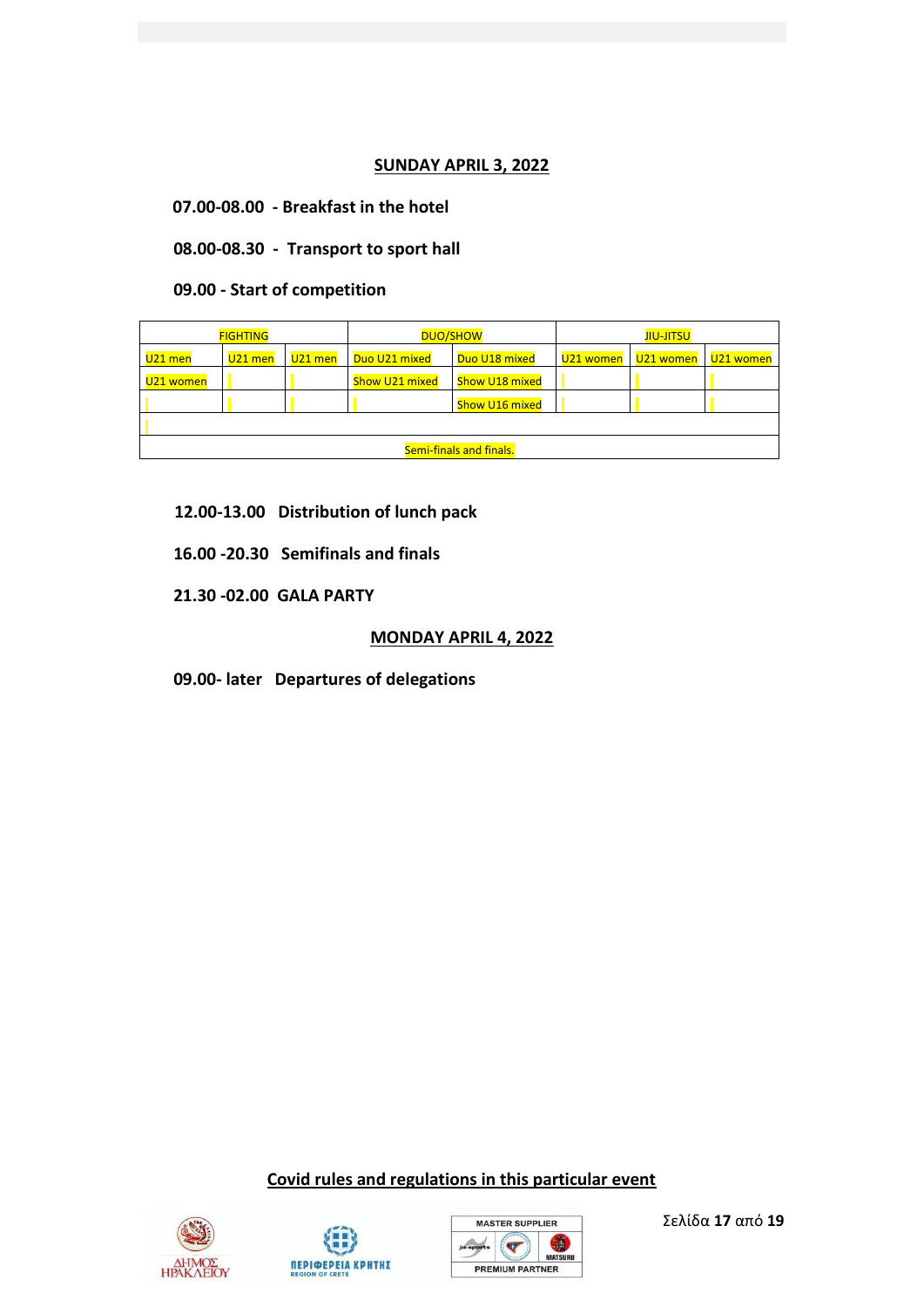All who attend this event as Athlete, Coach, Delegate or Medical Support staff need to take notice of the next:

# JU JITSU **EUROPEAN CHAMPIONSHIP HERAKLION CRETE GREECE 2022**

#### **COVID PROTOCOL Covid tests**

**Athletes:** 72-hour PCR Test or 48-hour Rapid Test **Trainers:** 72-hour PCR or 48-hour Rapid Test **Referees - Secretariats - Staff - Official** 72-hour maximum old PCR or 48-hour maximum old Rapid Test **Fully vaccinated and those with a valid covid disease certificate are excluded from testing.**

- In the official hotel there will be a private clinic for conducting a rapid test, at a cost of 8 euro, to all those involved in the event (coaches, referees, match staff, officials). There is no charge for athletes.
- The presence of spectators in the stadium is allowed. This only applies to fully vaccinated spectators or those with a disease certificate
- The control will be done at the entrances of the stadium using the digital identification platform for vaccination certificates, PCR and rapid tests.
- Athletes will demonstrate certificates or covid tests and during weighing.
- The use of a high protection mask is mandatory throughout the stay on the field.

**This covid protocol is in force at this time. You will be notified again of any changes.**

#### **EUROPEAN CHAMPIONSHIP ASPIRANT-JUNIORS 2022**







Σελίδα **18** από **19**